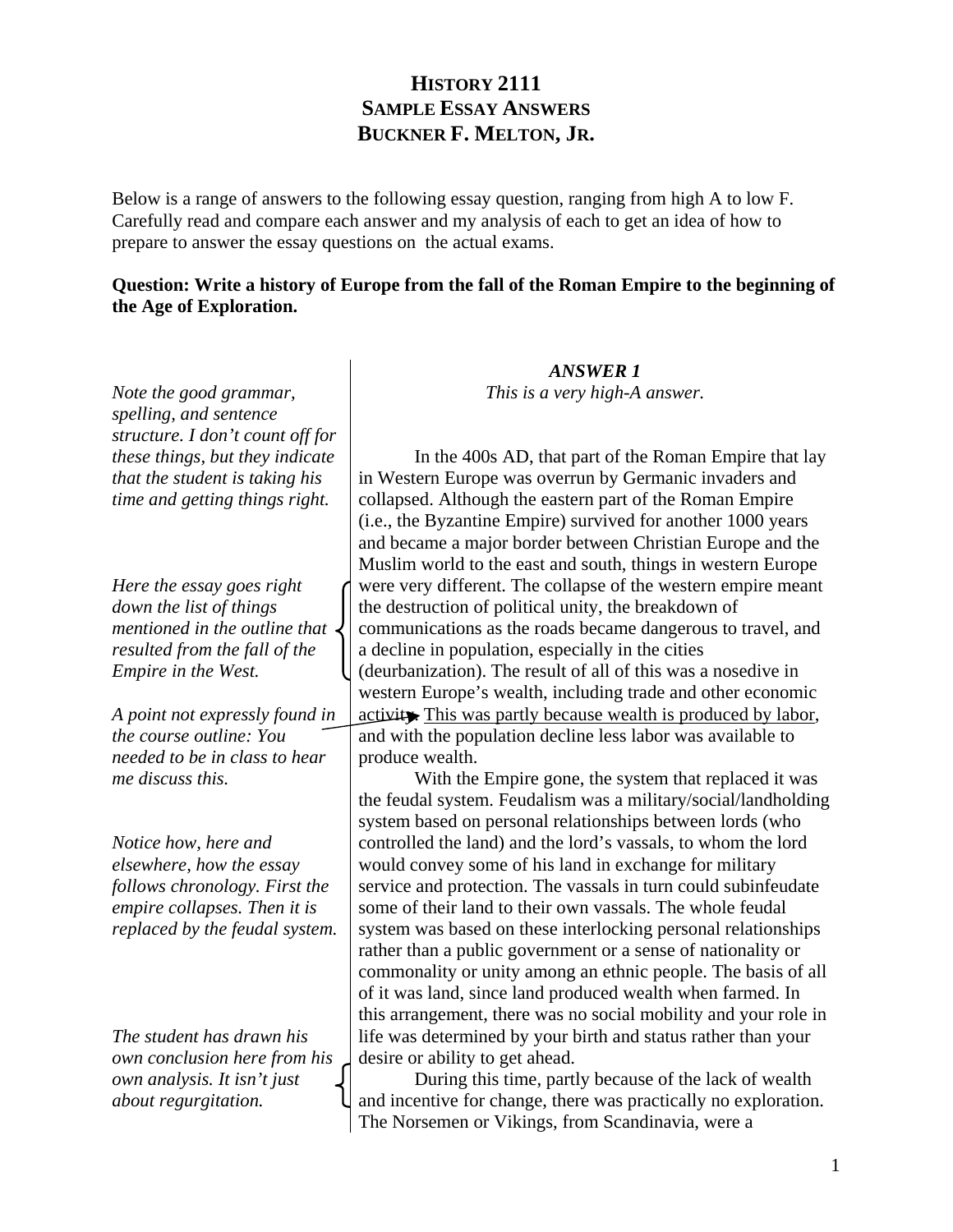*Cause and effect: Population increase causes increased labor causes increased wealth.* 

*Again, you needed to be in class to get this info.* 

*This essay is organized in easy to understand chronological, cause-andeffect order; it includes practically everything on the relevant portions of the outline; it adds material from class; it includes the student's own analysis; it doesn't include material that doesn't belong; and it is easy to read from a grammar and organization perspective. 58 to 60 points.*

seafaring/raiding culture, who after the 800s began raiding Western Europe by sea. During their travels they moved as far west as Iceland, Greenland, and finally, around 1000 AD (under Leif Erikson) Newfoundland and Nova Scotia, although their settlements there were small and didn't last long.

 Because these settlements were temporary, they had no large impact either on the Americas or Europe. Probably the biggest impact was that rumors and legends of a land to the west beyond the ocean circulated in Europe for hundreds of years thereafter and perhaps eventually fueled European desires to explore to the west.

 After 1000 came the High Middle Ages (1000-1300) and then the Late Middle Ages (1300-1500). During these periods the population began to increase, which meant a greater amount of labor was available, which in turn meant an increase in overall wealth (since as mentioned previously, labor is the source of productivity and thus wealth). In the mid-1300s the Black Death struck, probably coming down the Nile out of Africa to infect Europe and Asia and killing as much as half of Europe's population in just a few years. While at one level this reduced, in absolute terms, the total amount of labor available, it did mean that the remaining land and other wealth was shared by fewer people, which meant greater wealth per capita. It also meant that the remaining population could sell its labor at higher prices (as supply goes down, demand increases). This led to greater social mobility since laborers were in a better position to bargain with their lords. The peasants thus had more money available for luxuries, which in turn spurred trade.

 During this same time Western Europe also witnessed a revival in learning, first as the earliest universities were founded and then during the Renaissance, which began in the Late Middle Ages. Learning requires that a society be rich enough that some people don't need to be producing shortterm wealth but can instead invest in their future through education, which they can use in the long term to make more money. During the Renaissance, moreover, Europeans rediscovered from the Muslims the writings of earlier thinkers such as Aristotle. These writings caused a rebirth of knowledge of and interest in science and the natural world, as well as experimentation. This would ultimately give rise both to the curiosity needed for exploration as well as the technology needed for exploration. Thus, by the 1400s, Europe was poised on the brink of the Age of Exploration.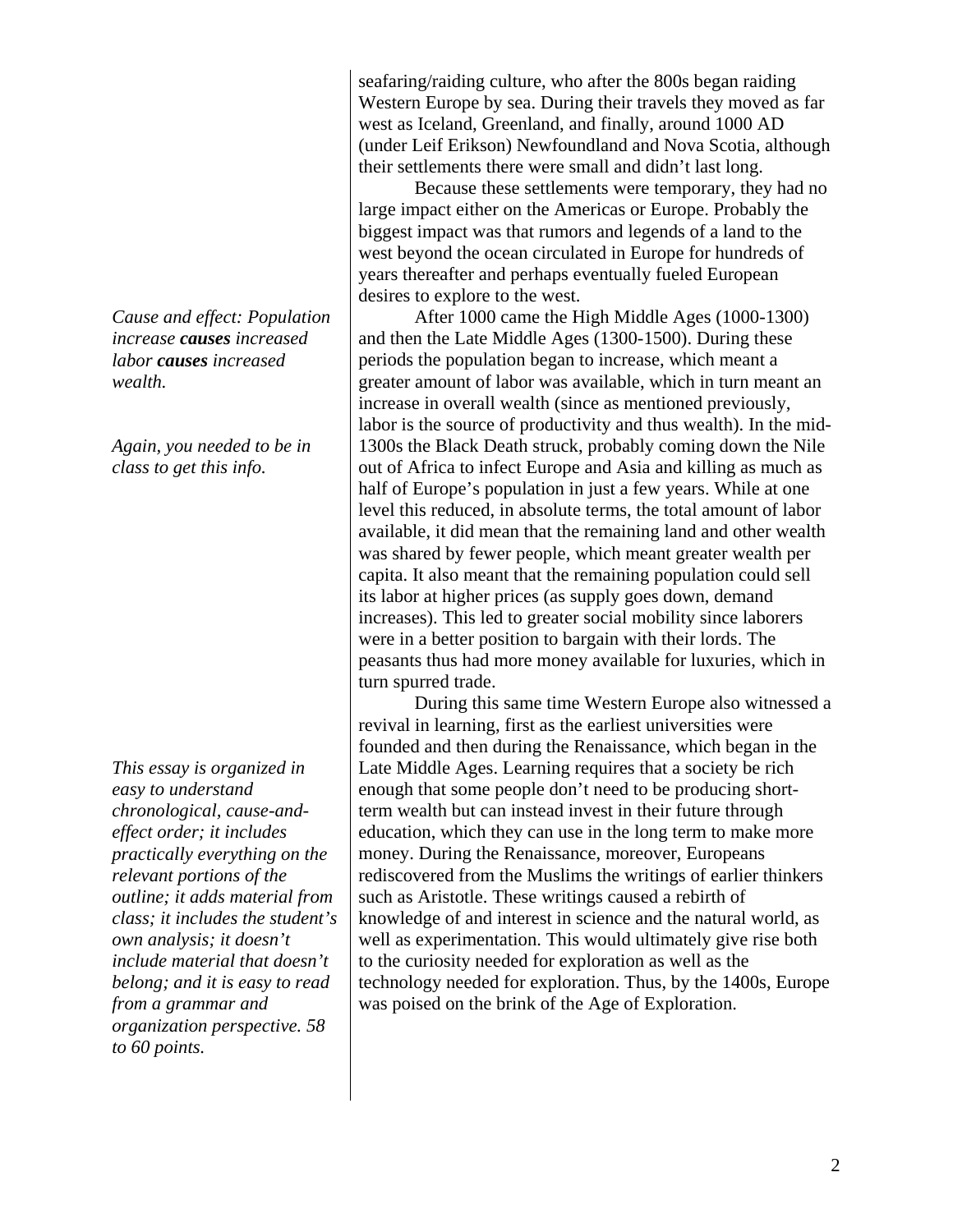*This is another very high-A answer.* 

*In this answer the student sets up an analytical framework here. In the 400s, conditions are X. By the 1400s (the beginning of the Age of Exploration) conditions are Y. How, and why, did things change during these to centuries? The rest of the essay answers this question.* 

*This isn't expressly in the outline. Did the student hear it in class, or did she come up with it herself based on her own analysis of the material? Either way, it's a hugely important point.* 

*The student doesn't just throw around a word she doesn't understand. She explains it for me.* 

*Again: how and why?* 

*Another original thought, or one that came from class?* 

 In the 400s, throughout Western Europe, the Roman Empire collapsed. 1000 years later, this same region was poised to begin an Age of Exploration that would expand western culture throughout the Americas and the rest of the world. What happened in between these two dates that accounts for these changes?

 To understand that, we have to understand the impact of the decline and fall of the Roman Empire. When it went, it took a lot of things with it: government and political unity, easy communications, big cities, and even people, given that the population declined. The Eastern part of the empire may have survived and became known as the Byzantine Empire, the border between Christian Europe and the Islamic world of the Middle East and North Africa, but in the west the economy stagnated, since labor is the source of wealth and there were fewer people and their ability to trade was limited.

 Without trade, the big source of wealth was agriculture. The big landowners in the west would give control of some of their lands to people who in return swore to provide military service to the landowner. This was the beginning of feudalism, which for lack of a better word was the government of western Europe for most of the Middle Ages. Lords gave land to vassals, who paid with military service and protection. The vassal could also become a lord to his own vassals, a process called subinfeudation. This meant that the whole landowning and military and agricultural system was based on these interlocking personal loyalties and agreements. If you were a peasant, your job was to farm the land. If you were born into that job, then no matter how smart or capable you were, you were pretty much stuck with it because there was no way to move into a different social or economic class.

 So how and why did this change? The short answer is that for hundreds of years, it didn't. There was little if any trade or exploration because Europe couldn't afford it and there was no point in it; the source of wealth was the land and what your labor could grow on it, not in trade. Nevertheless, the Norse (from Scandinavia) did travel in that they carried out seaborne raids in other parts of western Europe (if you can't grow it yourself, take it from somebody else). This meant that they were a seafaring culture, and during their travels they sailed west into the Atlantic. First they made it to Iceland; then they made it to Greenland; and finally, around the year 1000, Leif Erikson made it as far as the coast of present-day Canada. They established short-term timber or maybe fishing settlements there, but they didn't stay long. The biggest impact these discoveries had was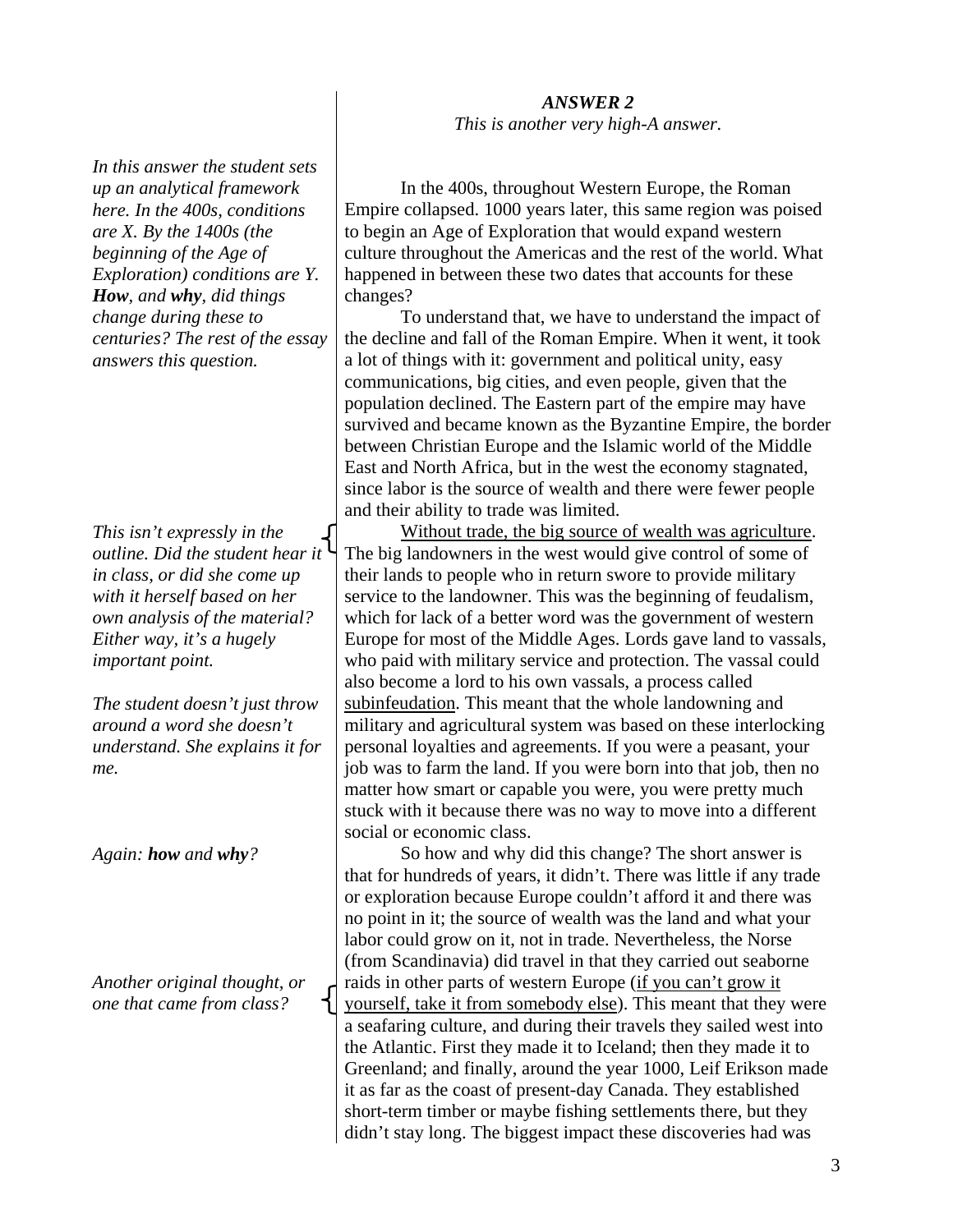*She's putting in dates, and they're the correct ones.* 

*Good analysis of the various possible and actual effects of the Black Death.* 

*Cause and effect. Why did trade increase: because of the Black Death.* 

*Cause and effect again. Increased wealth per capita means some people are free to go to school.* 

*The student has picked up on the fact that the material in the "Transformations" section of the outline, while not a direct answer to the essay question I have asked, are related closely enough to that question to deserve mention. Outstanding! More analytical than the previous answer, but just as thorough and complete. 58-60 points.*

that they probably gave rise to legends, throughout Europe, of lands to the west of the ocean. Possibly these legends influenced later explorers.

 But before these later explorers could act on the legends (if that's what they actually did), they had to be able and willing to explore, and that means that things had to change. The first changes occurred during the High Middle Ages (1000-1300) and the Late Middle Ages (1300-1500). First, the population slowly began to increase, which meant more available labor, which meant more available wealth. Then in the mid-1300s came the Black Death, probably down the Nile from Africa. This killed nearly half of Europe's population in just a few years. It would seem at first glance that this would set Europe back by several hundred years since it devastated the labor supply. But in fact it meant two things: first, that the survivors had more wealth per capita since there were fewer people they had to share the wealth with. Second, it meant that because labor was now in short supply, it was in greater demand. Peasants could now drive a harder bargain when they sold their labor, and they had more money, so they could afford luxuries. That stimulated trade.

 While this was going on, because of the increased wealth per capita, not everybody had to constantly work to grow food. That meant that some people were freed up to spend their time learning. This was when the first universities were founded. People could go to school and learn things that they could use to make a better living in the long term. At about the same time the Renaissance (1450-1650) began, which was a revival of learning throughout Western Europe. While Western Europe had forgotten much about the ancient world, the Muslims had retained some of that knowledge, such as the writings of Aristotle. These writings focused on ideas about nature and experimentation. This helped bring about the rise of modern science, as people became interested in exploring, discovering, and learning about the natural world.

 At this point Europe was on the brink of the Age of Exploration. The final changes were about to happen. Among these were new economic and religious motivations for oceanic voyages of exploration and discovery; technological advances such as navigational instruments and new ship types (probably at least partly a result of the new learning in the universities and f renaissance thought); and the rise of the modern state, which started replacing feudalism in the 1300s just as feudalism had started replacing the Roman government 1000 years earlier. By the 1400s, Europe was ready to make the leap out into the Atlantic.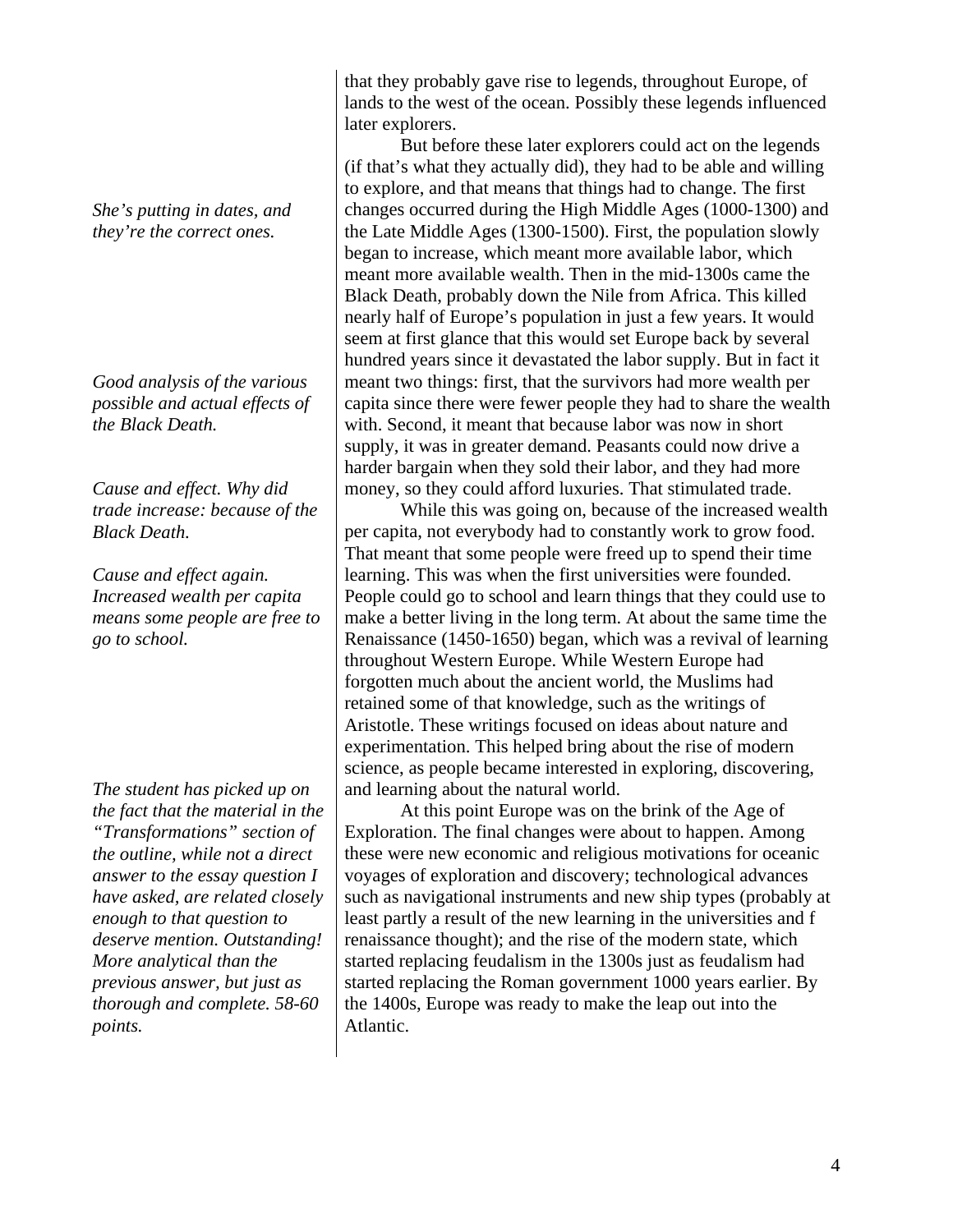*ANSWER 3 This is an A answer. It's a variation on Answer 1 above.* 

*Compare this to the first answer. Is something missing here?* 

*The student has used a word without defining it, but it's not really a technical word; a reasonable person should know what this means, so it's no big deal.* 

*This answer is missing an important discussion of the source of labor. Nothing the student wrote here was wrong, but it isn't as complete as it should be.* 

*No mention of Scandinavia.* 

*Correct, but this answer is missing the more specific dates of the first essay. Leif Erikson is also missing.* 

*Why not? The first essay answers this question; this one doesn't.* 

*No mention of the periods know as the High Middle Ages and the Late Middle Ages.* 

*Why? Where did it come from? This student apparently was absent that day.* 

 When the Western Roman Empire was overrun by Germanic invaders and collapsed, the Byzantine Empire survived for another 1000 years and became a major border between Christian Europe and the Muslim world to the east and south, but things in western Europe were very different. The collapse of the western empire meant the destruction of political unity, the breakdown of communications as the roads became dangerous to travel, a decline in population and deurbanization. The result of all of this was a nosedive in western Europe's wealth, including trade and other economic activity.

 With the Empire gone, the system that replaced it was the feudal system. Feudalism was a military/social/landholding system based on personal relationships between lords (who controlled the land) and the lord's vassals, to whom the lord would convey some of his land in exchange for military service and protection. The vassals in turn could subinfeudate some of their land to their own vassals. The whole feudal system was based on these interlocking personal relationships rather than a public government or a sense of nationality or commonality or unity among an ethnic people. The basis of all of it was land, since land produced wealth when farmed. In this arrangement, there was no social mobility and your role in life was determined by your birth and status rather than your desire or ability to get ahead.

 During this time, partly because of the lack of wealth and incentive for change, there was practically no exploration. The Norsemen or Vikings, were a seafaring/raiding culture, who began raiding Western Europe by sea during the Middle Ages. During their travels they moved as far west as Iceland, Greenland, and finally Newfoundland and Nova Scotia, although their settlements there were small and didn't last long.

 These settlements had no large impact either on the Americas or Europe. Probably the biggest impact was that rumors and legends of a land to the west beyond the ocean circulated in Europe for hundreds of years thereafter and perhaps eventually fueled European desires to explore to the west.

 After 1000 the population began to increase, which meant a greater amount of labor was available, which in turn meant an increase in overall wealth (since as mentioned previously, labor is the source of productivity and thus wealth). In the mid-1300s the Black Death struck, killing as much as half of Europe's population in just a few years. While at one level this reduced, in absolute terms, the total amount of labor available, it did mean that the remaining land and other wealth was shared by fewer people, which meant greater wealth per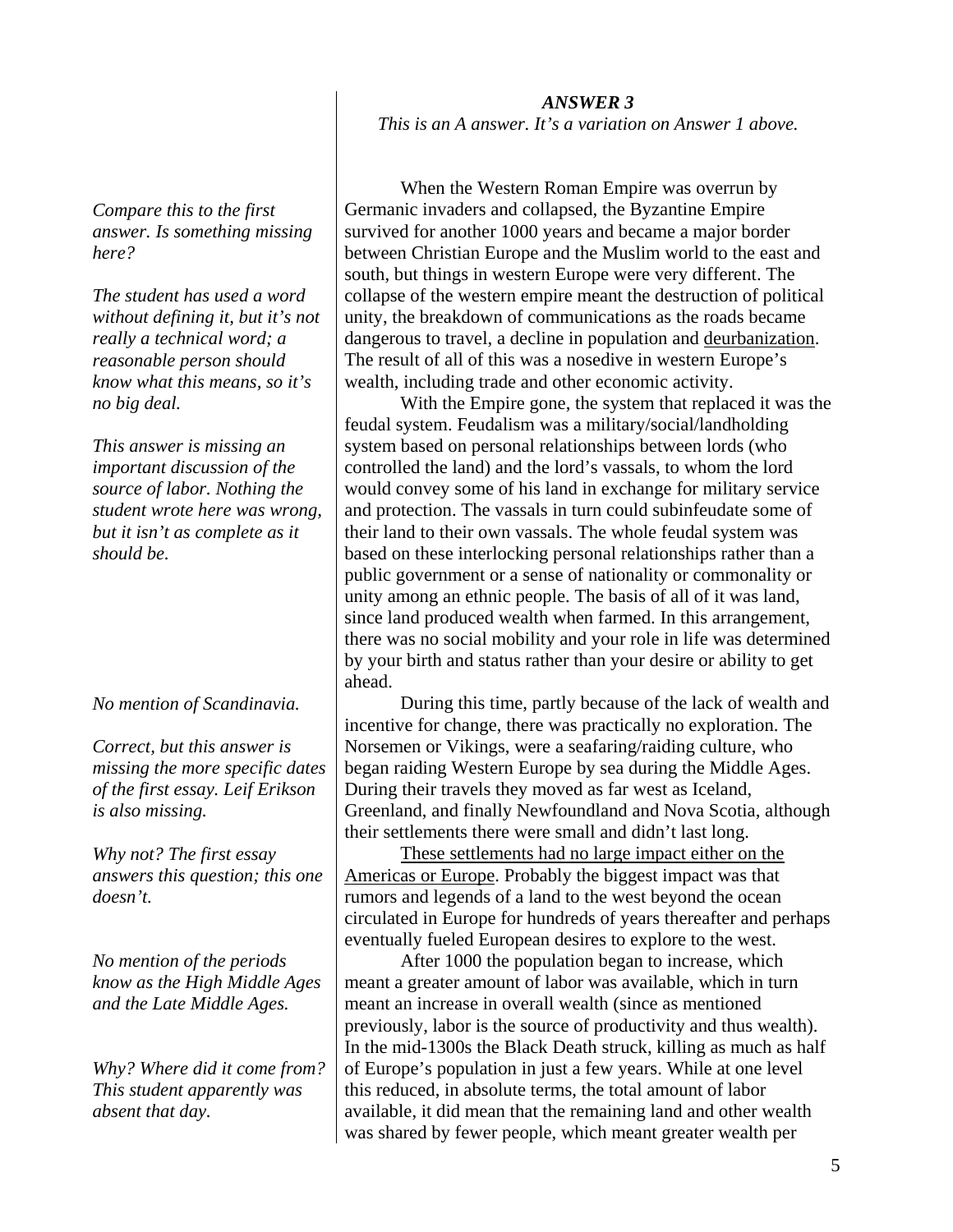*Here the student has omitted an important observation about the relationship between the economy and learning. Compare it to the first answer.* 

*While this answer is fundamentally the same as the first one, the student has left out some important analytical points, some important dates, and an important name or two. Still an A, but not a high one. 54-57 points.* 

capita. It also meant that the remaining population could sell its labor at higher prices (as supply goes down, demand increases). This led to greater social mobility since laborers were in a better position to bargain with their lords. The peasants thus had more money available for luxuries, which in turn spurred trade.

 During this same time Western Europe also witnessed a revival in learning, first as the earliest universities were founded and then during the Renaissance, which began in the Late Middle Ages. During the Renaissance, moreover, Europeans rediscovered from the Muslims the writings of earlier thinkers such as Aristotle. These writings caused a rebirth of knowledge of and interest in science and the natural world, as well as experimentation. This would ultimately give rise both to the curiosity needed for exploration as well as the technology needed for exploration. Thus, by the 1400s, Europe was poised on the brink of the Age of Exploration.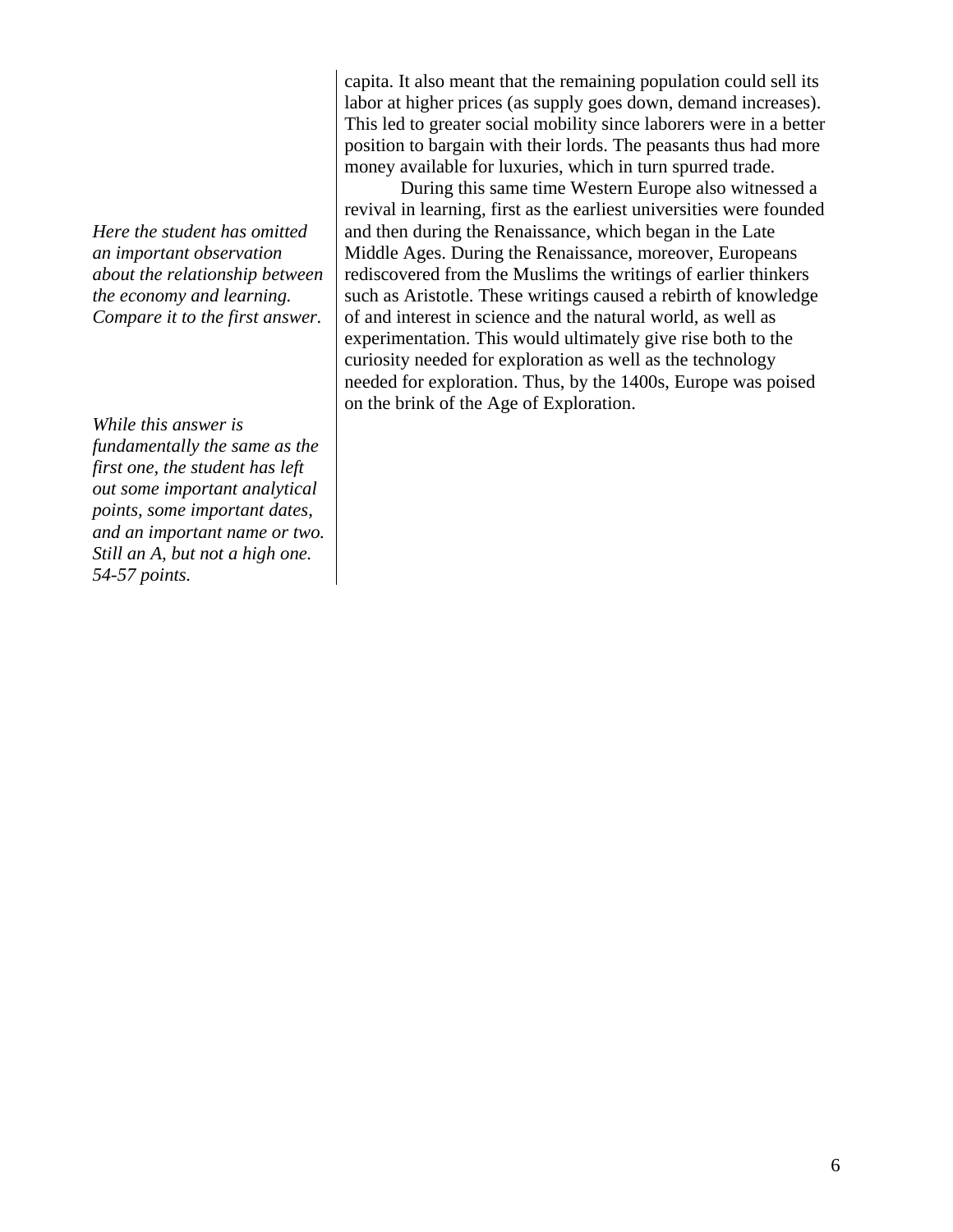## *ANSWER 4*

*This is a B answer. It's a variation on Answer 1 above.* 

 When the Western Roman Empire was overrun by Germanic invaders and collapsed it meant the destruction of political unity, the breakdown of communications as the roads became dangerous to travel, a decline in population and deurbanization. The result of all of this was a nosedive in western Europe's wealth, including trade and other economic activity.

 With the Empire gone, the system that replaced it was the feudal system, which was based on personal relationships between kings (who controlled the land) and the king's vassals, to whom the king would convey some of his land in exchange for military service and protection. The vassals in turn could subinfeudate some of their land to their own vassals. The whole feudal system was based on these interlocking personal relationships.

 During this time, partly because of the lack of wealth and incentive for change, there was practically no exploration. The Norsemen who began raiding Western Europe by sea during the Middle Ages. During their travels they moved as far west as Iceland, Greenland, and finally the future United States, although their settlements there were small and didn't last long.

 These settlements had no large impact either on the Americas or Europe. Probably the biggest impact was that rumors and legends of a land to the west beyond the ocean circulated in Europe for hundreds of years thereafter and perhaps eventually fueled European desires to explore to the west.

 After 1000 the population began to increase, but in the mid-1200s the Black Death struck, killing as much as half of Europe's population in just a few years. While at one level this reduced, in absolute terms, the total amount of labor available, it did mean that the remaining land and other wealth was shared by fewer people, which meant greater wealth per capita. It also meant that the remaining population could sell its labor at higher prices (as supply goes down, demand increases). This led to greater social mobility since laborers were in a better position to bargain with their lords.

 During this same time Western Europe also witnessed a revival in learning known as the Renaissance, which began in the Late Middle Ages. During the Renaissance, Europeans rediscovered from the Muslims the writings of earlier thinkers such as Aristotle. These writings caused a rebirth of knowledge of and interest in science and the natural world, as well as experimentation. This would ultimately give rise both to the curiosity needed for exploration as well as the technology needed for exploration. Thus, by the 1400s, Europe was poised on the brink of the Age of Exploration.

*Where did the Byzantine Empire go?* 

*This student has left some things out here. He has also substituted "king" for "lord" which is not necessarily right.* 

*Some information about the Norsemen is missing, and another wrong statement: we know that the Norsemen made it to modern-day Canada, but we don't know about the United States.* 

*The student omits a discussion of the effects of the population increase, and gets the date of the Black Death wrong by a hundred years.* 

*The student gets part of the effects of the Black Death on the peasants but omits the other part.* 

*In this answer the student has left more things out than Answer 3 did. Furthermore, this is the first answer in which the student has actually put in things that are wrong. Still a fundamentally sound essay, though. 51-54 points.*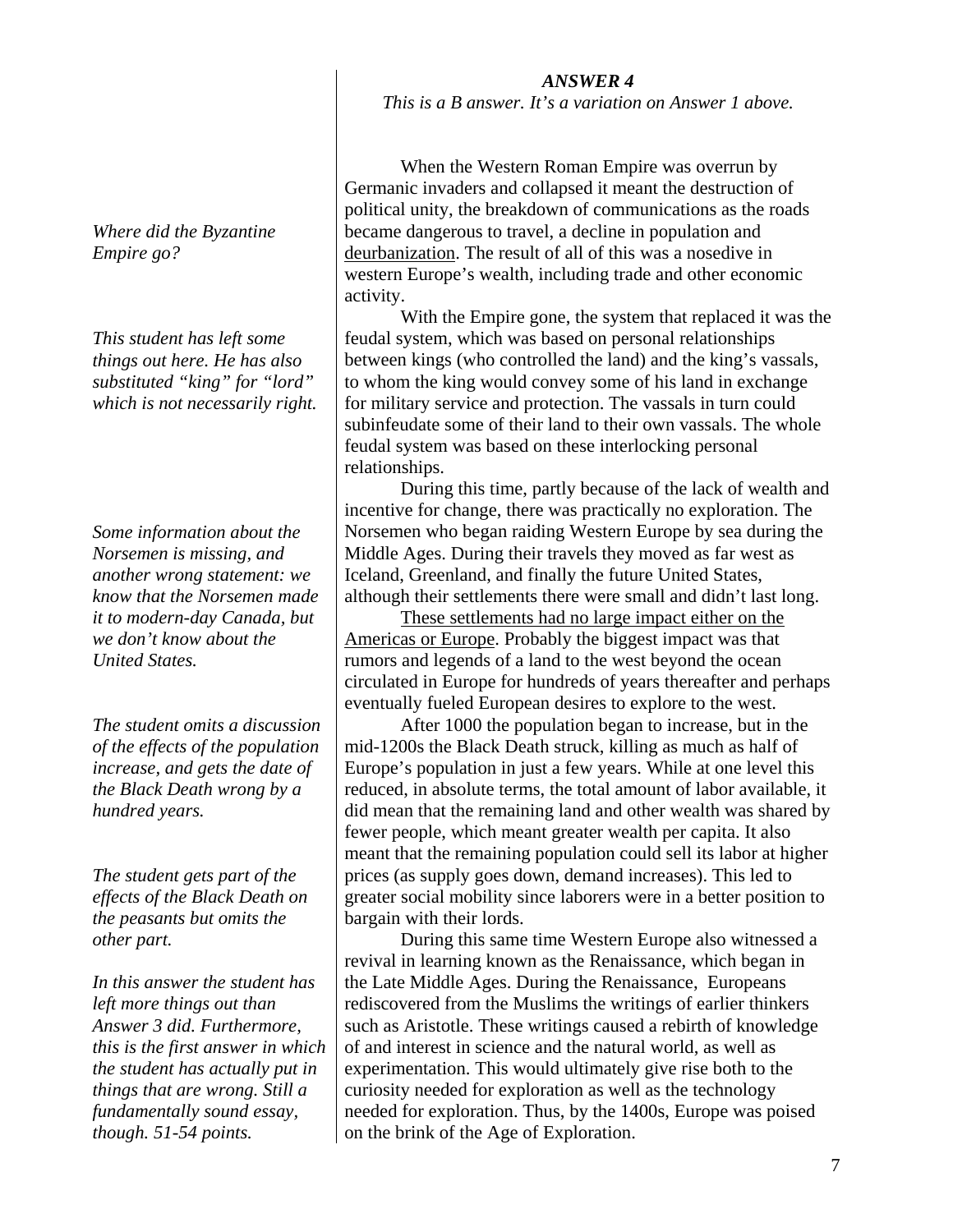*ANSWER 5 This is a low B or high C answer. It's a variation on Answer 1 above.* 

*Whoops! The Western Empire was overrun by Germanic tribes, not by the Byzantines!* 

*In this essay I first start to ask what point the student is trying to make about the feudal system. Not only has he left a lot out, but he hasn't related it very well to the cause-andeffect flow of history other than to say it came after the Roman Empire. It doesn't explain how it contributed to the static society that was later replaced as a prelude to the Age of Exploration. Same problem with the Norsemen.* 

*I'm seeing a pattern here. The student is omitting the whole theme of wealth being produced by labor. That is going to cost him some points.* 

*The student is leaving out more things—important things—and putting in more wrong things. 48-51 points.*

 When the Western Roman Empire was overrun by Byzantine invaders and collapsed it meant the destruction of political unity, a decline in population and deurbanization. The result of all of this was a nosedive in western Europe's wealth, including trade and other economic activity.

 With the Empire gone, the system that replaced it was the feudal system, which was based on personal relationships between kings and the king's vassals, to whom the king would convey some of his land in exchange for military service and protection. The vassals in turn could subinfeudate some of their land to their own vassals.

 During this time, partly because of the lack of wealth and incentive for change, there was practically no exploration. The Norsemen who began raiding Western Europe by sea during the Middle Ages. During their travels they moved as far west as Iceland, Greenland, and finally the future United States, although their settlements there were small and didn't last long.

 After 1000 the population began to increase, but in the mid-1200s the Black Death struck, killing as much as half of Europe's population in just a few years. While at one level this reduced, in absolute terms, the total amount of labor available, it did mean that the remaining land and other wealth was shared by fewer people, which meant greater wealth per capita.

 During this same time Western Europe also witnessed a revival in learning known as the Renaissance, which began in the Late Middle Ages. During the Renaissance, Europeans rediscovered from the Muslims the writings of earlier thinkers such as Aristotle. These writings caused a rebirth of knowledge of and interest in science and the natural world, as well as experimentation. This would ultimately give rise both to the curiosity needed for exploration as well as the technology needed for exploration. Thus, by the 1400s, Europe was poised on the brink of the Age of Exploration.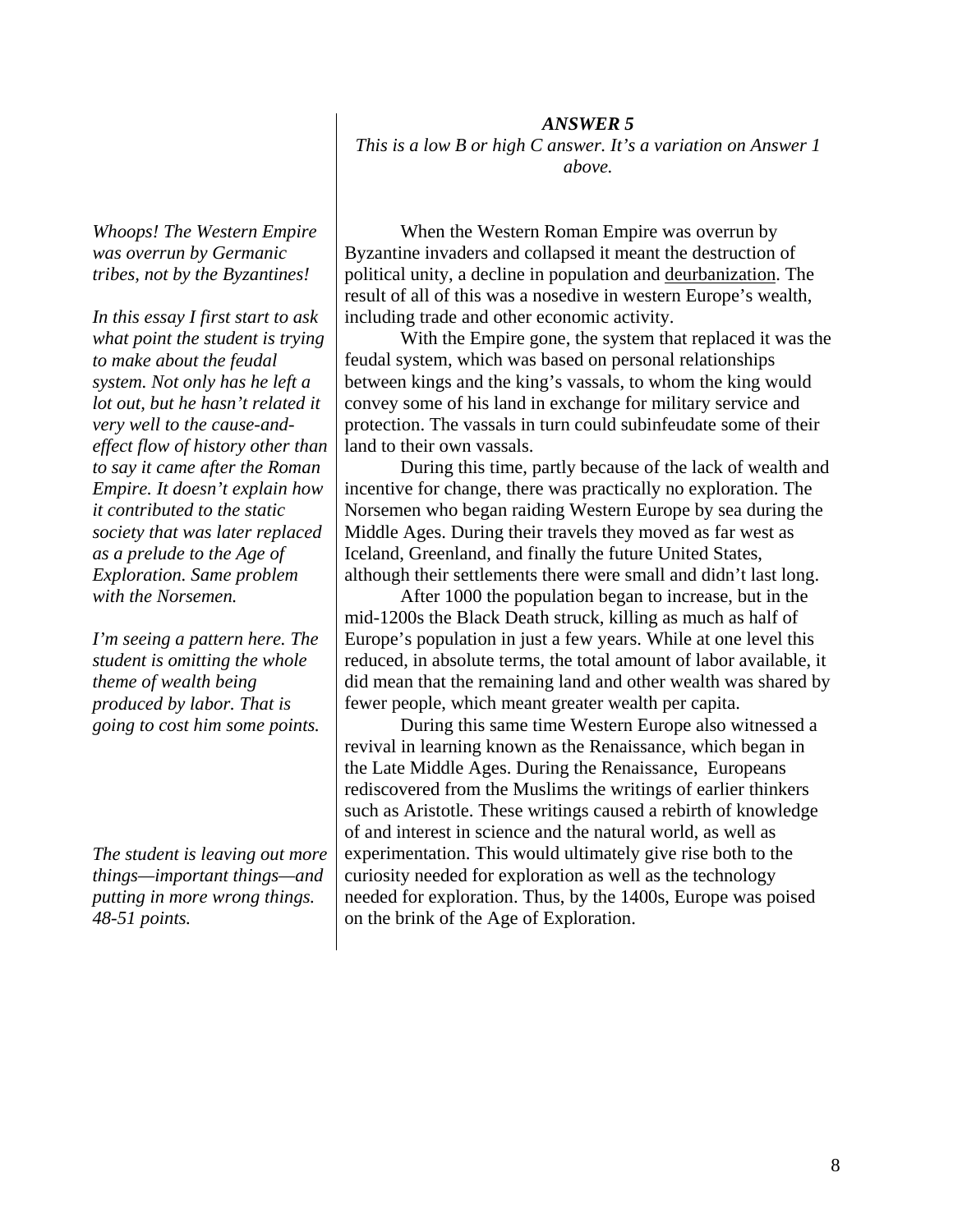*This is a low C answer. It's a variation on Answer 1 above.* 

 Western Roman Empire was overrun by Byzantine invaders and collapsed it meant the destruction of political unity, a decline in population and deurbanization. The result of all of this was a nosedive in western Europe's wealth, including trade and other economic activity.

 With the Empire gone, the system that replaced it was the futile system, which was based on personal relationships between kings and the king's vassals, to whom the king would convey some of his land in exchange for military service and protection. The vassals in turn could give some of their land to their own vessels.

 During this time The Norsemen who began raiding Western Europe by sea during the Middle Ages. During their travels they moved as far west as Iceland, Greenland, and finally the future United States, although their settlements there were small and didn't last long.

 After 1000 the population began to increase, but in the mid-1200s the Black Death struck, killing a lot of people. This meant that the remaining land and other wealth was shared by fewer people, which meant greater wealth.

 During this same time Western Europe also witnessed a revival in learning known as the Renaissance, which began in the Late Middle Ages. During the Renaissance, Europeans rediscovered from the Muslims the writings of earlier thinkers such as Aristotle. These writings caused a rebirth of knowledge of and interest in science and the natural world, as well as experimentation. This would ultimately give rise both to the curiosity needed for exploration as well as the technology needed for exploration. Thus, by the 1400s, Europe was poised on the brink of the Age of Exploration. Christopher Columbus was an important part of this as in 1492 he sailed all the way to North America. He made several voyages along with de Gama and Vespucci.

*I don't count off for spelling, but since "futile" is a totally different thing than "feudal" I have to ask whether the student has actually grasped what feudalism is. This is reinforced by the term "vessels" instead of "vassals."* 

*Not greater wealth; only greater wealth per capita.* 

*Ummm . . . In the first place, Columbus doesn't really belong in this essay. If the student had included a discussion of Portugal and Spain and why they started exploring, it would fit in better, but the student ignores all that, at least until he then adds de Gama as an afterthought. And if he's going to include de Gama, he also needs to include Diaz. So this is just dropping in random and unconnected facts that probably don't belong here. 42-45 points.*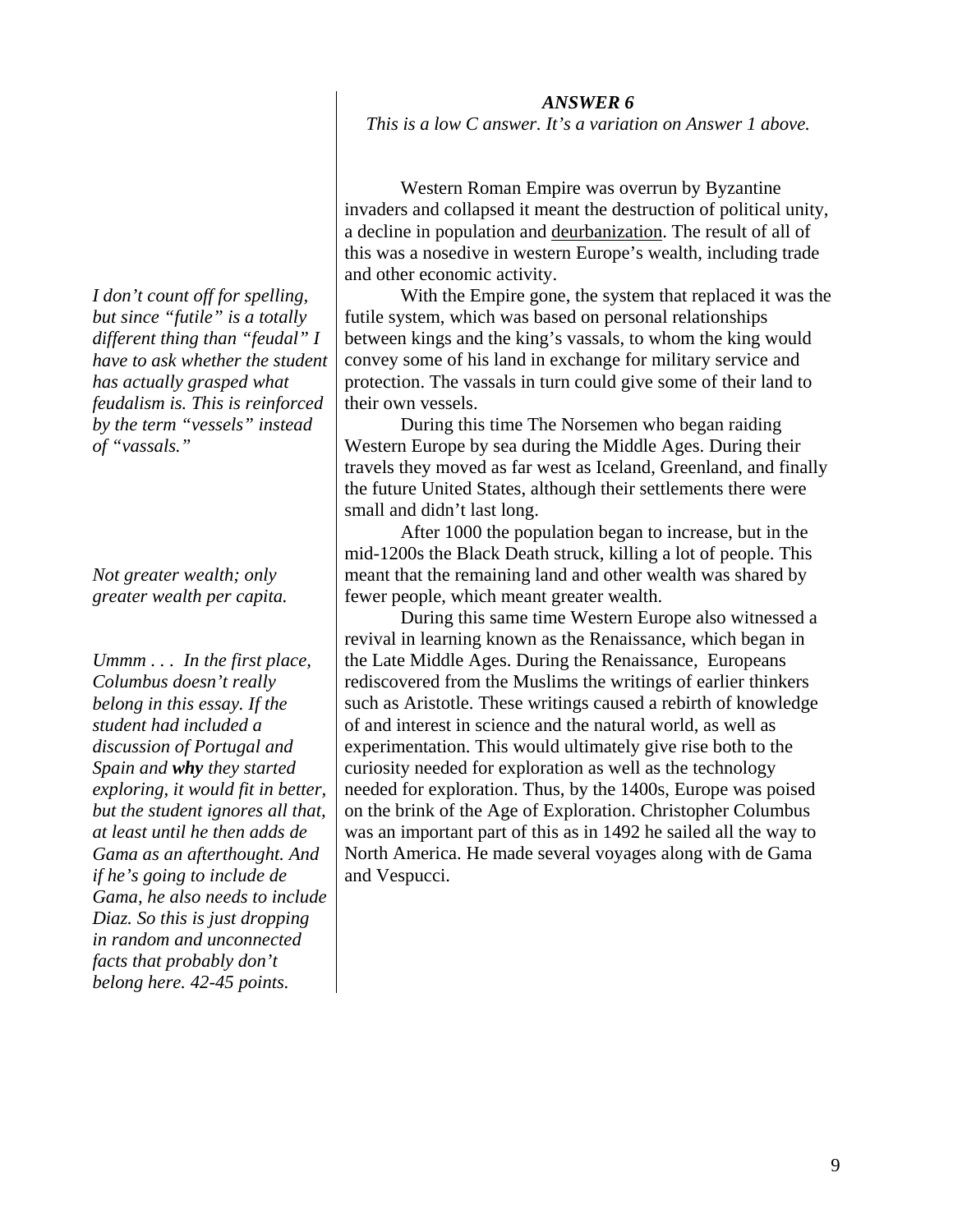| Notice a couple of things here:<br>First, it's getting really short,<br>indicating that the student<br>can't recall many facts-he's<br>leaving out a lot of things.<br>Next, he's putting in things<br>that are unrelated to the<br>question. What is Columbus<br>doing here, for instance? What<br>is the Columbian Exchange<br>doing here?<br>Next, some of the things the<br>student has written are just<br>plain wrong. The Roman<br>Empire had nothing to do with<br>feudalism. The Byzantine<br>Empire was Christian, not<br>Muslim. Columbus first<br>arrived in 1492, not 1517. The<br><b>Black Death actually had some</b><br>effects that encouraged the | <b>ANSWER 7</b><br>This is a D answer.<br>The Roman Empire was in western Europe. It had a<br>system called feudalism that involved the Roman king giving<br>land to people for protection. This wasn't how it worked in the<br>eastern Byzantine Empire which was Muslim.<br>Peasants were too busy trying to farm the land and get<br>ahead to explore. Some of them such as Leaf Erikson did<br>manage to explore places such as Iceland, Greenland, etc. but<br>they didn't stay. They didn't stay permanently until Columbus<br>arrived in 1517 with the Columbian Exchange. This was an<br>exchange of animals, plants, and disease such as the Black Death<br>that killed most of the Native Americans.<br>The Black Death also hit Europe around AD 800-1000<br>and during that time killed half of the population. This greatly<br>reduced Europe's wealth and made it even harder for Europe to<br>enter on the Age of Exploration. The Renaissance and<br>Universities however did increase learning that made exploration<br>possible with compasses and lateen ships. Portugal was the first<br>nation-state. |
|---------------------------------------------------------------------------------------------------------------------------------------------------------------------------------------------------------------------------------------------------------------------------------------------------------------------------------------------------------------------------------------------------------------------------------------------------------------------------------------------------------------------------------------------------------------------------------------------------------------------------------------------------------------------|----------------------------------------------------------------------------------------------------------------------------------------------------------------------------------------------------------------------------------------------------------------------------------------------------------------------------------------------------------------------------------------------------------------------------------------------------------------------------------------------------------------------------------------------------------------------------------------------------------------------------------------------------------------------------------------------------------------------------------------------------------------------------------------------------------------------------------------------------------------------------------------------------------------------------------------------------------------------------------------------------------------------------------------------------------------------------------------------------------------------------|
| Age of Exploration.<br>Low D. $36-39$ points.                                                                                                                                                                                                                                                                                                                                                                                                                                                                                                                                                                                                                       |                                                                                                                                                                                                                                                                                                                                                                                                                                                                                                                                                                                                                                                                                                                                                                                                                                                                                                                                                                                                                                                                                                                            |
| This essay has two problems:                                                                                                                                                                                                                                                                                                                                                                                                                                                                                                                                                                                                                                        | <b>ANSWER 8</b>                                                                                                                                                                                                                                                                                                                                                                                                                                                                                                                                                                                                                                                                                                                                                                                                                                                                                                                                                                                                                                                                                                            |
| one of them big and one of<br>them huge.                                                                                                                                                                                                                                                                                                                                                                                                                                                                                                                                                                                                                            | This is an F answer.                                                                                                                                                                                                                                                                                                                                                                                                                                                                                                                                                                                                                                                                                                                                                                                                                                                                                                                                                                                                                                                                                                       |
| First (the huge problem): it<br><i>doesn't answer the question I</i><br>asked. I asked for a history of<br>Europe from the fall of the<br>Roman Empire to the<br>beginning of the Age of<br><b>Exploration. This answer</b><br>starts at the beginning of the<br>Age of Exploration and goes<br>(mostly) forward from there.                                                                                                                                                                                                                                                                                                                                        | The Age of Exploration involved religious motivations,<br>economic motivations, technical advances, and political changes.<br>When Byzantium fell it made it hard for Europe to get access to<br>the Silk Road because of the Muslims. It also stunned the<br>Christian World because it was a major loss of a major Christian<br>city to the Muslims. This made the Christians in Europe want to<br>expand in search of new territory and since the Muslims were to<br>the east the expansion had to be to the west.<br>The technology was also improving with such things as<br>accurate clocks, astrolabes (a form of early computer),<br>compasses, lateen sails, and the caravel, the first deep-ocean<br>vessel of western Europe. These things were made possible by                                                                                                                                                                                                                                                                                                                                                |
| Second: even if I <u>had</u> asked a<br>question about the Age of<br>Exploration, this isn't a<br>particularly good answer to<br>that question. It leaves a lot                                                                                                                                                                                                                                                                                                                                                                                                                                                                                                     | universities and the Renaissance.<br>Finally the modern state emerged which replaced the<br>feudal system. It collected money through taxes that could be<br>used to support and pay for explorations such as those of Henry<br>the Navigator and Christopher Columbus.                                                                                                                                                                                                                                                                                                                                                                                                                                                                                                                                                                                                                                                                                                                                                                                                                                                    |